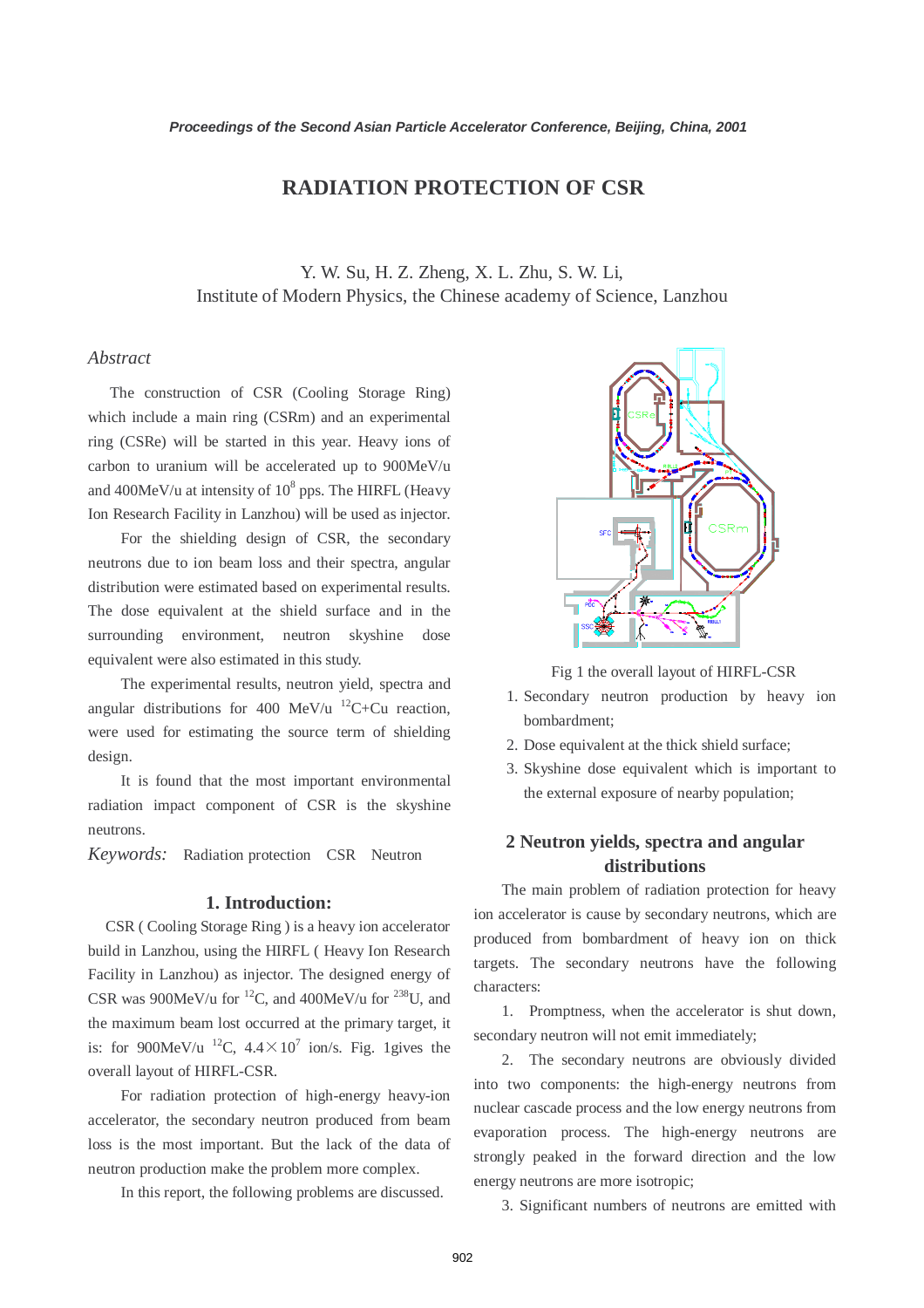energy higher than the incident energy per nucleon and a few of them even can reach about twice of the energy;

4. The yields of secondary neutron obviously increase with the projectile energy per nucleon, when the incident energy per nucleon is the same, the yields are increased with incident particle atomic mass, and the effect of the atomic mass of target are not very important.

For low and mid-energy heavy ion reaction, the secondary neutron yields can be calculated in different projectile-target combination with the different projectile energy. But for the high-energy reaction (E>100MeV/u), the data of secondary neutron are very lack. In this report, different methods are used to estimate the secondary neutron yields and angular distributions.

2.1 Calculation from neutron multiplicity

The total neutron yields can be express by:

$$
Y(T>T_0) = M(T>T_0) \times F \tag{1}
$$

Here, F is the nuclear interaction fraction, M is the neutron multiplicity, which can be calculated from Madey's report[1].

 As for neutron angular distribution, M. M. Baibier gives a semi-experimental formula, which is[2]:

$$
\begin{cases}\n(dN/d\Omega)_{0} = \frac{10}{\pi}Y & \theta \le 10^{0} \\
dN/d\Omega = \frac{2.5}{\pi}Y \cdot e^{-\theta_{\theta_{0}}} & 10\epsilon\theta < 120^{0}\n\end{cases}
$$
\n(2)

Table 1 gives the calculated results.

Table 1 Calculated neutron yields of  $900MeV/u$  <sup>12</sup>C+Cu

| Angular    | $\Omega^{\circ}$ | $30^\circ$ | 60° |      |
|------------|------------------|------------|-----|------|
| Energy     |                  |            |     |      |
| $>100$ MeV | 8.14             | 0.598      | ገ 2 | 0.07 |

 $>50$ MeV | 10.24 | 0.75 | 0.258 | 0.086

reaction using Barbier method  $(n/sr \cdot s)$ 

2.2 Analysis of new measurement result.

In 1998, the neutron fields of 100, 180, and 400MeV/u  ${}^{12}C+Cu$  reaction were measured by Nakamura et.al[3]. with TOF method. The result shows that the neutron yields of mid-energy heavy-ion reaction are increased approximately with the increasing of the square of projectile energy per nucleon. Assume the same results while the energy rise to 900 MeV/u then, we could estimate the neutron data of 900 MeV/u  $^{12}C+Cu$  reaction

from measured results. Table 4 gives the neutron yields of 900MeV/u<sup>12</sup>C+ Cu reaction.

Table 2 calculated neutron yields of  $900MeV/u$  <sup>12</sup>C+Cu reaction using measurement results  $(n/sr \cdot s)$ 

| Angula | $\Omega^{\circ}$ | $7.5^\circ$ | $15^{\circ}$ | $30^\circ$ | $60^\circ$ | $90^\circ$                  |
|--------|------------------|-------------|--------------|------------|------------|-----------------------------|
| Energy |                  |             |              |            |            |                             |
|        |                  |             |              |            |            |                             |
|        |                  |             |              |            |            |                             |
| 100MeV | 46.2             | 13.9        | 5.4          |            |            | $2.07 0.017 4\times10^{-3}$ |
| 100MeV | 4.88             | 3.3         | 2.38         | .82        | 0.78       | 0.55                        |

## **3. Dose estimation at thick shield surface**

3.1 Shielding calculation

For a point source, neutron dose equivalent rate outside the shielding could be expressed as:

$$
H = \frac{1}{r^2} \cdot J \cdot Y(\theta) \cdot C \cdot B \cdot e^{-\rho \cdot d/\lambda} \tag{3}
$$

And for a even line source, it is:

$$
H = \frac{J'}{4r} Y(E_j) \cdot C \cdot B \cdot e^{-\rho \cdot d/\lambda}
$$
 (4)

Where,

r is the distant between reference point and the neutron source;

J is the beam losses;

J' is the beam lose per unit length on the even line source;

Y(θ) is the secondary neutron yields;

C is the neutron flux-effective dose conversion factor;

ρ is the density of shielding material;

d is the shielding thickness;

 $\lambda$  is the neutron attenuation lengthy in shielding.

The build up factor B takes the dose contribution of low energy neutron produced in the shield into account. Fig.2 gives the neutron dose equivalent rate out side the shielding.

Assuming the beam line was a even line source, the shielding thickness could be calculated from expression (4) , it's: for CSRm, very little because of the low beam loss rate; and for the CSRe, it's 99cm.

### 3.2 Skyshine

Because the Skyshine neutrons are very important for public expose dose, so it must be tack into account.